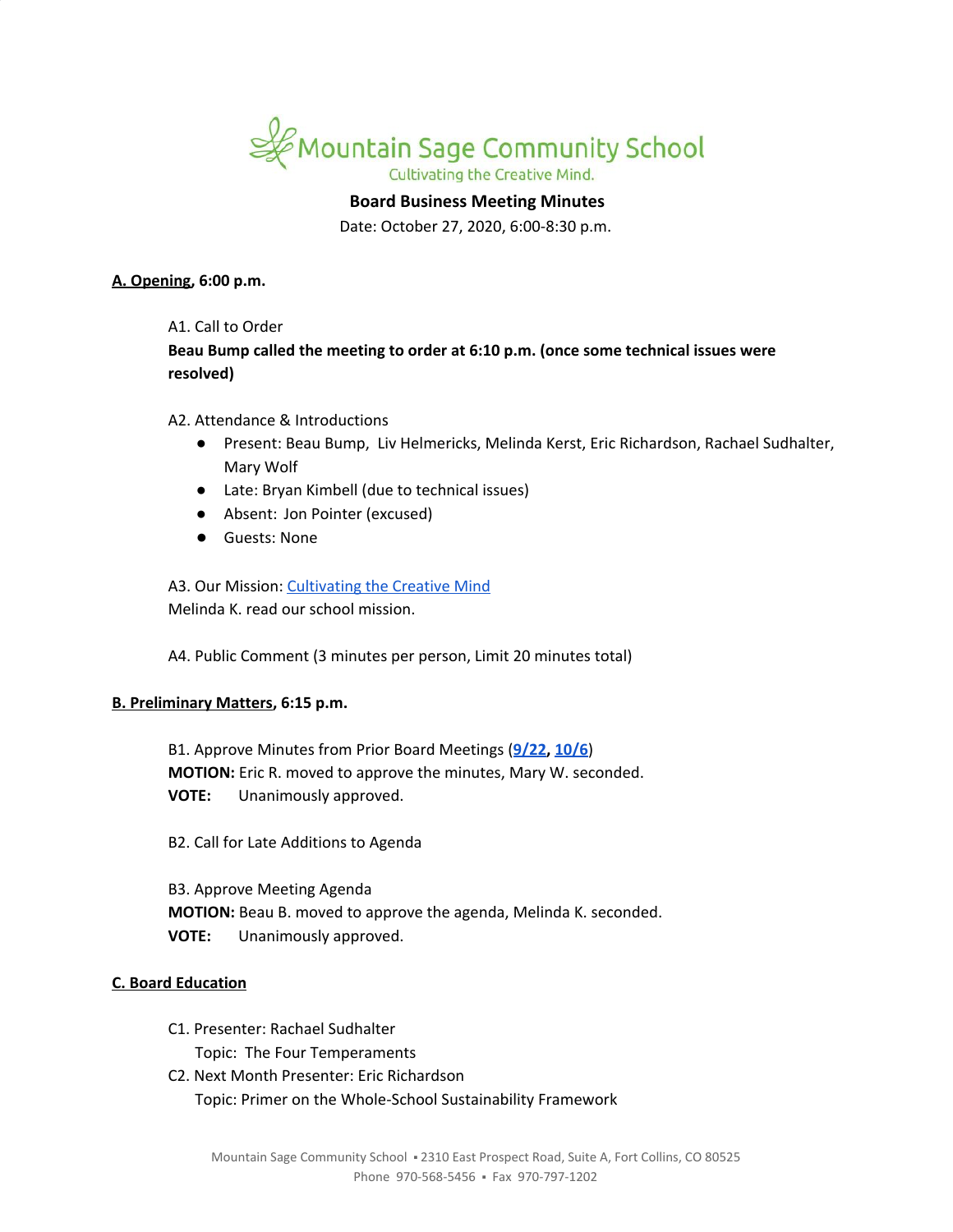## **D. Regular Business, 6:30 p.m.**

D1. Consent Agenda (Confirm Consent Designation)

D1.1 Policy Review (i.e. no discussion, if item pulled move to bottom of D): D1.1.1 - School Policies: [CF,](https://drive.google.com/open?id=1Xxv2T6bQArqSfjBd4NWvmduf7cER1CPDxfaR-UgM4ik) [DKC,](https://drive.google.com/open?id=1t0zO6vXC_h3G_EcJu1UZNcMRi75sEiSqoDYrBq8SVq4) [DN](https://drive.google.com/open?id=1W_coSYJPuJFNflUq1nr7XwSFfWkJpxueVx3ZhXcEjnM)

**MOTION:** Beau B. moved to approve the school policies on the consent agenda, Bryan K. seconded.

**VOTE:** Unanimously approved.

D2. Review [Strategic](https://docs.google.com/spreadsheets/d/1ZcsDhIjaJBoVOI2OMPaYkghgZi_yR7rn31ELgbvqf3E/view) Plan

Eric: With circumstances being what they are, do we want to continue to keep fundraising efforts on the shelf?

Liv: Have talked about it with Hillary some. Want to keep in touch with people that have been involved in the past, though with all these competing priorities any kind of a significant fundraiser is not high on the list.

Beau: What is the appropriate tone for fundraising in the community. It doesn't feel like "right now" is the time, but "when" is a good question.

Mary: The Alliance is seeing pretty good success if they have a specific ask...a specific gap in funding, but most people are waiting until March for things in general.

Beau: What is the status of any funds raised so far? Liv: They are set aside for the purpose they were raised for, waiting until we can take action.

#### D3. School Director's Report

D3.1 - Start of 20/21 SY Preliminary Report

Liv: Met with Beau Friday, 10/16, as a check-in around goals and performance, but much of the meeting had to be around current circumstances. There is a lot of pressure from all directions, a lot of strong feelings on both sides of these issues. It was helpful to talk through it.

We are now in Phase 2, supporting kids that need a little additional support (some 1-on-1 remote or on-site). Teachers with a need are submitting requests to our admin.

Other schools are in phase 3 whereas we decided to move to phase 2 instead. We knew this could result in some push-back and it has.

We are leaning heavily on information coming from the health department who we met with last week. We did a site visit and got good feedback and current guidance regarding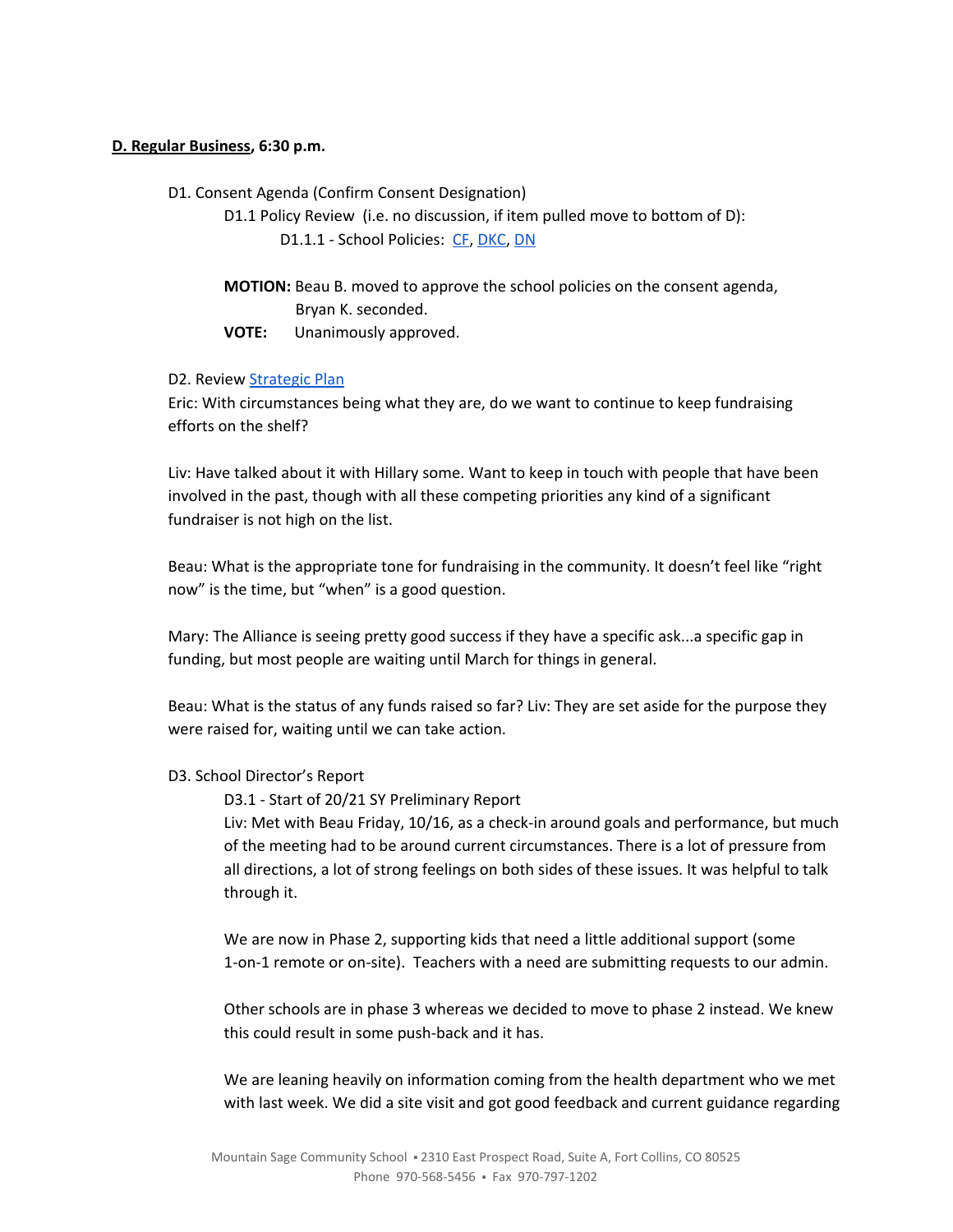quartines and close contact. Schools that are doing temperature checks and screening at school seem to be stemming the issue. There may be phase roll-backs (things can always change), but it would most likely happen with businesses first before schools.

Moving forward with plans to make our classrooms hybrid. We may still be able to potentially move into phase 3 in the next quarter, though with cases rising dramatically and some schools having to quarantine we still feel we are in the right place. We are continuing to evaluate.

There are some positions we have hire for:

- Health Tech
- Full-time custodian
- Kindergarten Support & other teaching positions in question

We have test results now. Liv can bring information to the next meeting around test results.

Beau and Melinda: If there are things that the board can do outside of our regular meetings feel free to reach out to the board. We are ready to support the decision making process in whatever appropriate capacity helps.

## D4. Committee Updates

D4.1 - Finance Committee Update ([report\)](https://docs.google.com/document/d/1fVZfuk2JLC1hMbLsv-2FDOLEfDgyLAmlF3_NT2Bmwmg/edit?usp=sharing)

Liv: There is a grant we are applying for for remote learning due 10/30. Liv will need signatures from some of us.

- D4.2 Facilities Committee (Committee still on hold. No updates.<sup>1</sup>)
- D4.3 School Accountability Committee Update Melinda: Just sent out an e-mail to hold a SAC meeting prior to our next board meeting.
- D4.4 Board Logistics Committee Update ([report\)](https://docs.google.com/document/d/1BjhnEPl62MiW1mIuyt6hB5WtXWotsEOle7XBB81oUYU/edit?usp=sharing)

D4.4.1 - Board members contact [information](https://docs.google.com/spreadsheets/d/1JMx7n0mobK7MQZG2Fxwi_Uptk6kkvUmtb7znG1WzC4A) up-to-date?

Melinda: Hillary suggested that we have a board picture for next recruiting announcement. Melinda can take a screenshot of our meeting.

# D4.5 - Policy Discussion

D4.5.1 - November - Reviewing School Policies: [FE,](https://docs.google.com/document/d/1wGxFasZ0dE6Ne5s7KRrIRO0cnZKQPnwQxOd-v52eaoo) [FEA](https://docs.google.com/document/d/1BWQWCyUn1LxwknXypc69WFyVxJ1piXju4kMvW-dwy1A), [FEAA,](https://docs.google.com/document/d/1uRyiir_G8BUEF5x6Hub_WrxYBs9m88mlTIw3E-vyM6A) [FEB](https://docs.google.com/document/d/1pThbHJkD6v6ceYmAsNUip-Nmx194ynGWcwVEx4LVGH0)

D4.5.2 - Policy Review - Tracking when approved on consent agenda without material changes [\(procedure](https://docs.google.com/document/d/1u8ShOV3kEX192OtZtSJ3ZH9IY_M6MqVyaK5HLtCC2dI)).

D4.5.3 - Title IX discussion - New Title IX Requirement: "All public schools, including charter schools, are required to comply with Title IX. New Title IX regulations recently enacted by the Department of Education require annual training for staff who are tasked with Title IX compliance activities. The Title IX

<sup>&</sup>lt;sup>1</sup> Please see past Facilities Committee [report](https://drive.google.com/file/d/1540MBFX75TZuJkqn_bNtGfqBp400VcC4/view?usp=sharing)s such as the  $\frac{9}{22}$  report for more background information.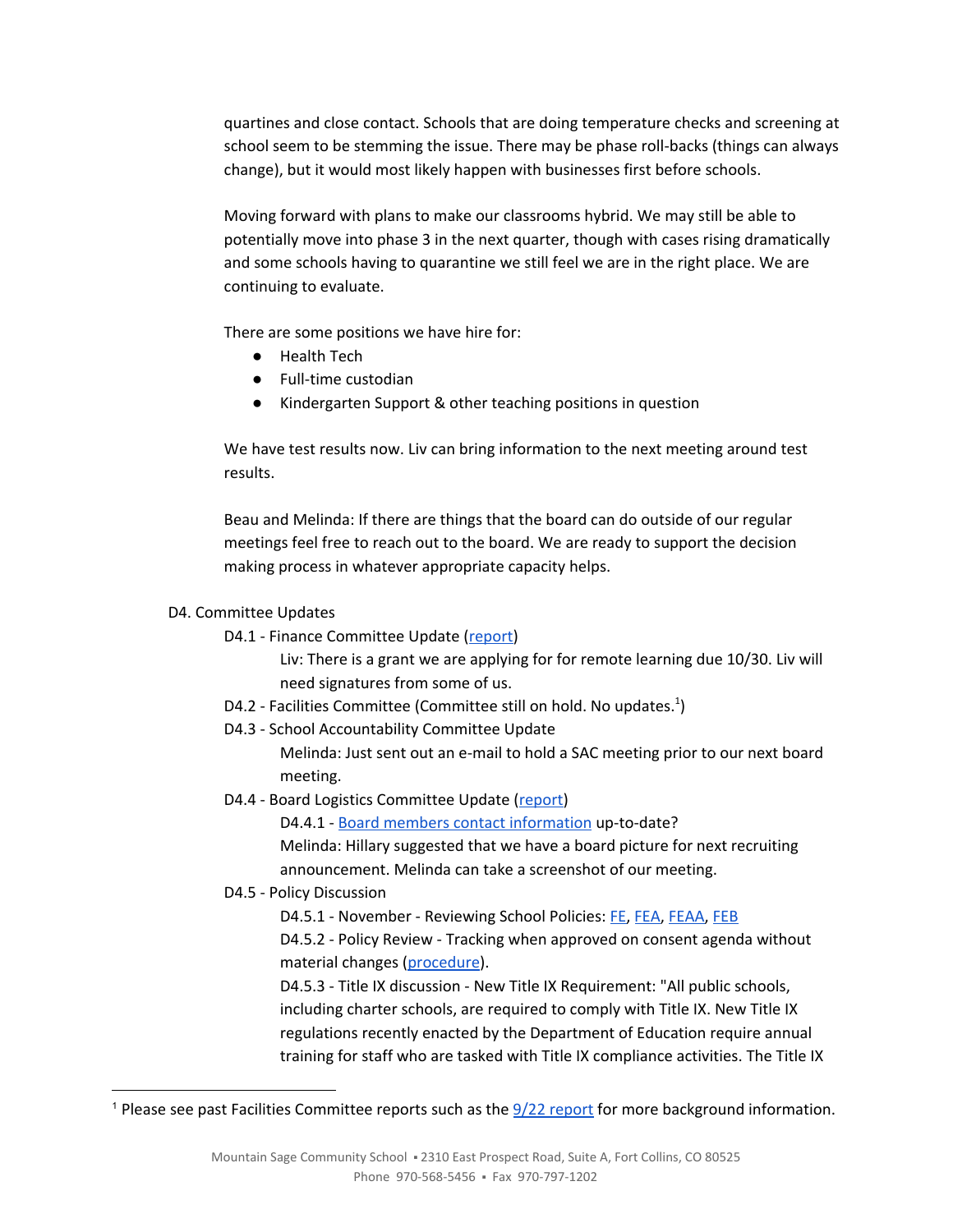Coordinator and Investigator training programs are tailored to meet the mandated annual training requirements.

Bryan: Feel that the board will need to adopt a policy related to Title IX.

Need materials from League to help develop policy? Board member to take on? Bound by PSD's policy [AC](https://www.psdschools.org/sites/default/files/PSD/policies/AC.pdf).

Bryan believes there are some roles (at least two) that we need to identify and training is needed. Also believe we need to have information on our website.

D4.5.4 - <u>[ECAF](https://drive.google.com/open?id=1rjyKgycftkPXRhtKFf8xLejHk6rv8R-17ZC49EzO8YA)</u><sup>2</sup>, <u>[ECF](https://drive.google.com/open?id=1Knkhdx0RQRhYofki-GwUS_0kGYD8ZsWaihOwWxrccWA)</u> There were minor phrasing changes in ECF.

The board agrees to place both ECAF and ECF on the consent agenda for next month.

D5. Items of the Month (from Board [calendar](https://docs.google.com/document/d/12S6s-qevYMsnj8Cr2yw6uMO7S7hL3gz2oKvXZk5ZndQ/edit?usp=sharing))

D5.1 - Oct - Current year budget revisions and count day results discussion - Board/Finance Committee, Director

D5.2 - Oct - Policy review check-in: where are we, are we on pace? - Logistics

D5.3 - Nov - Director mid-year check-in with Board

D5.4 - Nov - Approve calendar for upcoming Calendar year

- D6. Scheduling Matters
- D7. Miscellaneous

D7.1 - Beau to miss Nov meeting -- will coordinate with Rachael to run Nov meeting

# **E. Closing, 8:30 p.m.**

- E1. List Assigned Action Items
	- **AI**: Liv Bring information around testing results to next board meeting.
	- **AI:** Bryan Can summarize what he thinks might be our Title IX requirements and bring to our next meeting.
	- **AI**: Eric Check with Colorado League of Charter Schools to see if they have any recommendations about the inclusion of legal references or policy cross-references similar to PSD's policies.
- E2. Review [Upcoming](https://www.mountainsage.org/calendars/) School Calendar Events, Board Member Attendance
- E3. Call for Final Comments

<sup>2</sup> Should the policy be renamed to match PSD's "ELECTRONIC MONITORING AND SURVEILLANCE"? Also should we be adding legal references similar to PSD's policy?